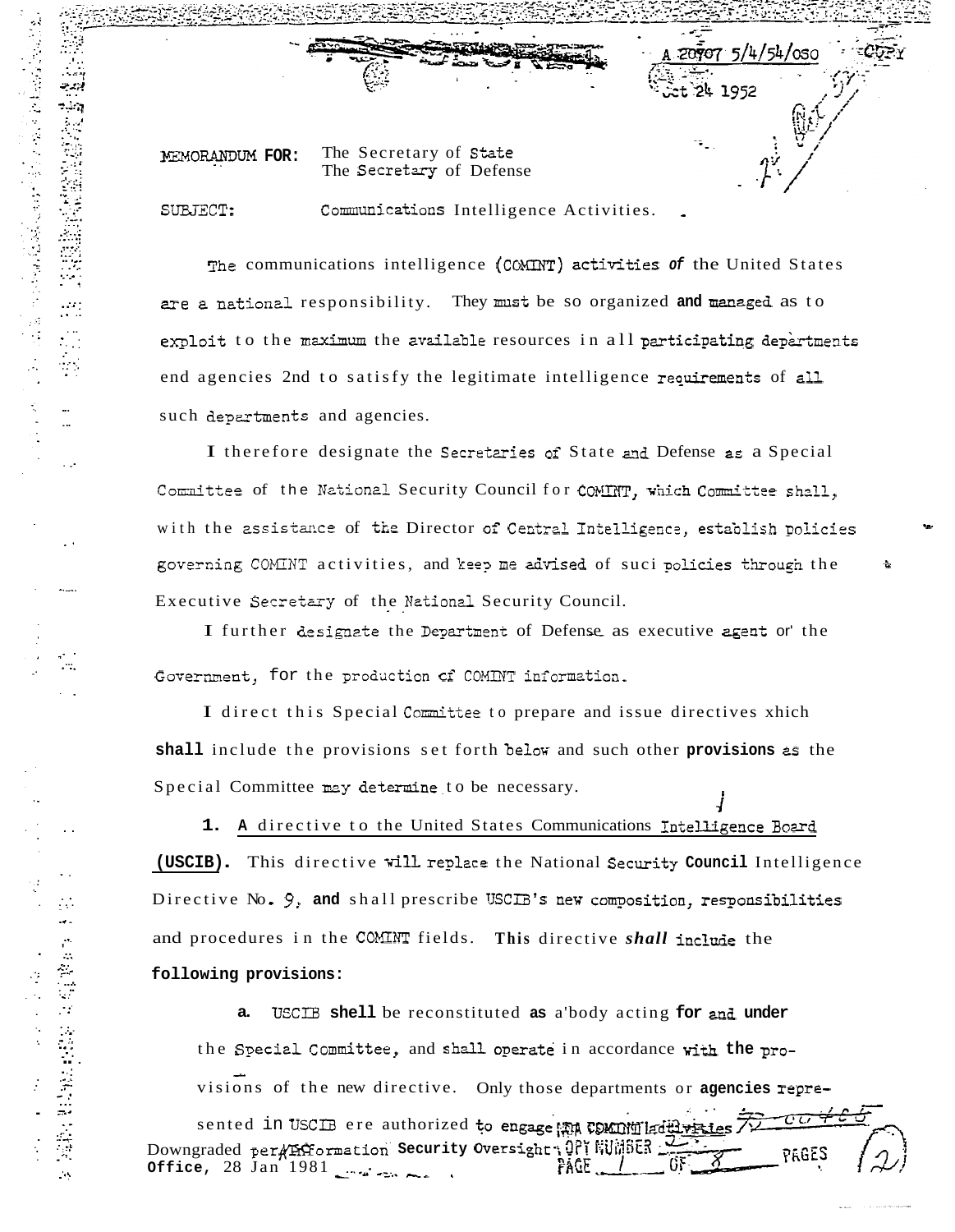(1) The Director of Central Intelligence, who shall be the Chairman of the Board.

 $(2)$  A representative of the Secretary of State.

 $(3)$  A representative of the Secretary of Defense.

 $(4)$  A representative of the Director of the Federal Bureau of Investigation.

 $(5)$  The Director of the National Security Agency.

 $(6)$  A representative of the Department of the Army.

 $(7)$  A representative of the Department of the Navy.

 $(8)$  A representative of the Department of the Air Force.

 $(9)$  A representative of the Central Intelligence Agency.

The Board shall have a staff headed by an executive secretary  $c.$ who shall be appointed by the Chairman with the approval of the majority of the Board.

d. It shall be the duty of the Board to advise and make recommendations to the Secretary of Defense, in accordance with the following procedure, with respect to any matter relating to communications intelligence which falls within the jurisdiction of the Director of NSA.

(1) The Board shall reach its decision by a majority vote. . Each member of the Board shall have one vote except the representatives of the Secretary of State and of the Central Intelligence Agency who shall each have two votes. The Director of Ceptral Intelligence, as Chairman, will have no vote. In the event that the Board votes 'and reaches a decision, any dissenting member of the Board may appeal from such decision within 7 days to the ᡰᢛᢜ᠊ᠯᡱ᠊ᢗᡉᡰᡰᡏᡶ LOPY NUMBER PAGES

COPY

ns de la composición de la composición de la composición de la composición de la composición de la composició<br>Del composición de la composición de la composición de la composición de la composición de la composición de l

eк,

 $\mathcal{L}_{\mathcal{A}}$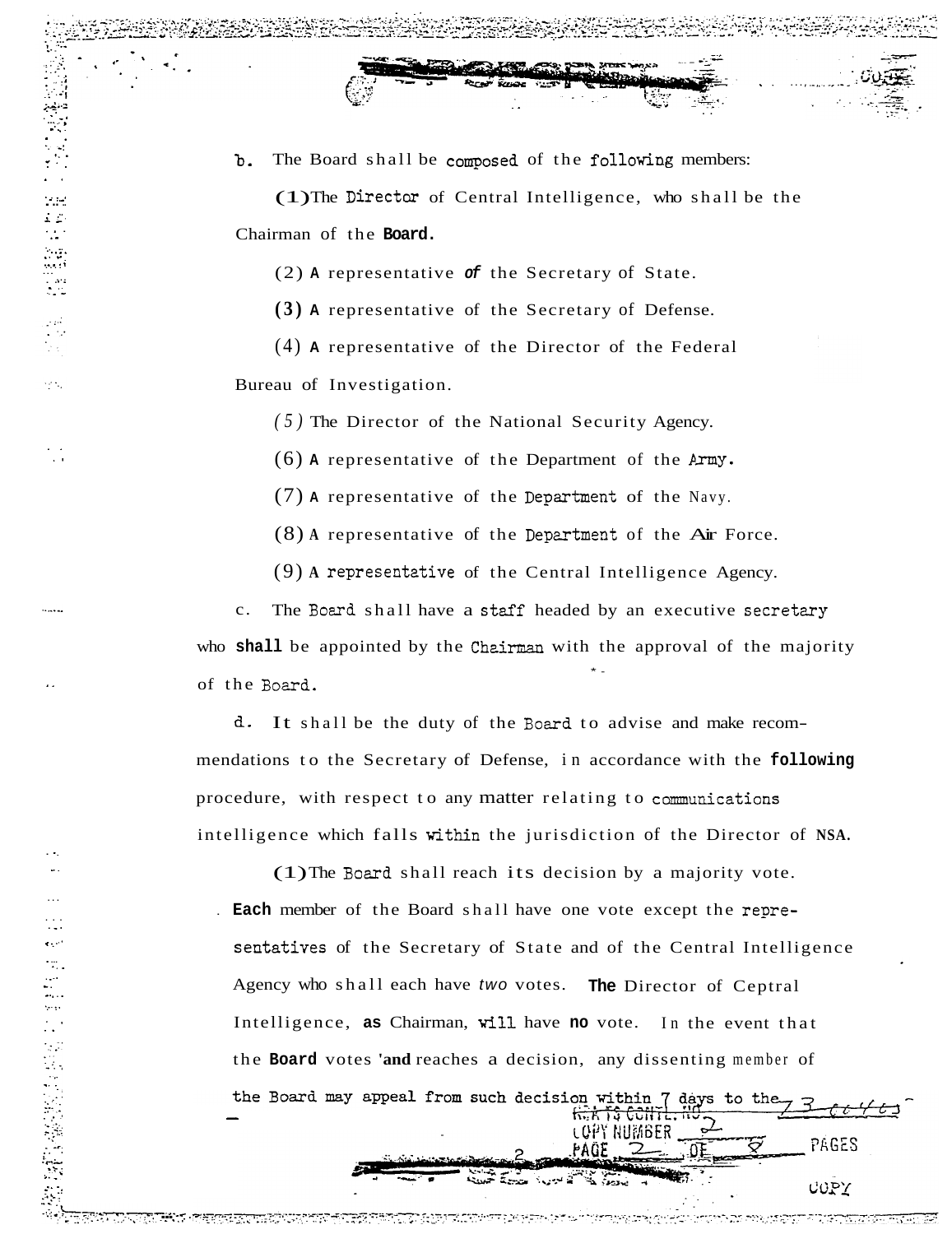Special Committee. In the event that the Board votes but fails to reach a decision, any member 'of the Board may appeal within 7 days to the Special Committee. In either event the Special Committee shall review the matter, and its determination thereon shall be final. Appeals by the Director of NSA and/or the representatives of the Military Departments shall only be filed with the approval of the Secretary of Defense.

(2) If any matter is voted on by the Board but  $\sim$ 

法婚姻 医非神经性

 $\frac{1}{2}$ 

(a) no decision is reached and any member files an appeal;

(b) a decision is reached in which the representative of the Secretary of Defense does not concur and files an appeal; no action shall be taken with respect to the subject matter until the appeal is decided, provided that, if the Secretary of Defense determines, after consultation with the Secretary of State, that the subject matter presents a problem of an emergency nature and requires immediate action, his decision shall govern, pending the result of the appeal. In such an emergency situation the appeal may be taken directly to the President.

(3) Recommendations of the Board adopted in accordance with the foregoing procedures shall be binding on the Secretary of Defense. Except on matters which have been voted on by the Board, the Director of NSA shall discharge his responsibilities in accordance with his own judgment, subject to the direction of the Secretary of Defense.

(4) The Director  $f$  NSA shall make such reports and furnish such information from time to time to the Board, either orally

<sup>oory</sup> Number

PAGES

COPY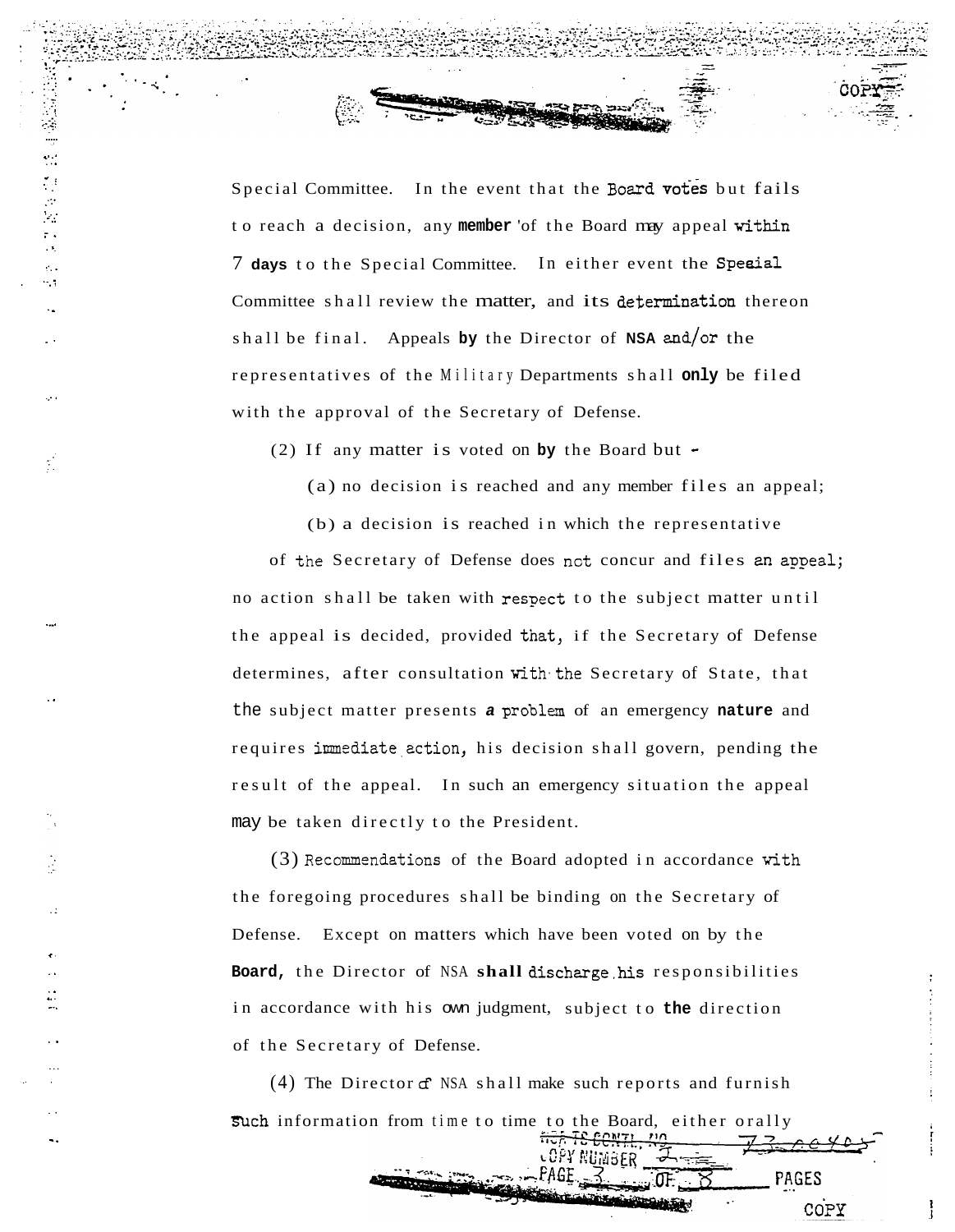or in writing, as the Board may request, and shall bring to the attention of the Board either in such reports or otherwise any new major policies or programs in advance of their adoption by him. It shall also be the duty of the Board as to matters not falling e. within the jurisdiction of NSA;

š.

 $\mathbf{r}$ 

ń

C.

 $(1)$ To coordinate the communications intelligence activities among all departments and agencies authorized by the President to participate therein;

(2) To initiate, to formulate policies concerning, and subject to the provisions of NSCID No. 5, to supervise all arrangements with foreign governments in the field of communications intelligence; end

 $(3)$  to consider and make recommendations concerning policies relating to communications intelligence of common interest to the departments and egencies, including security standards end practices, and, for this purpose, to investigate 2nd-study the standards and practices of such departments and agencies in utilizing and protecting COMINT information.

f. Any recommendation of the Board with respect to the matters described in paragraph e above shall be binding on all departments and agencies of the Government if it is adopted by the unanimous vote of the members of the Board. Recommendations approved by a majority, but not all, of the members of the Board shall be transmitted by it to the Special Committee for such action as the Special Committee may see fit to take.

PAGES

**GOPY** 

g. The Board Will meet monthly, or oftener at the call of the Chairman or any member, and shall determine its om procedures.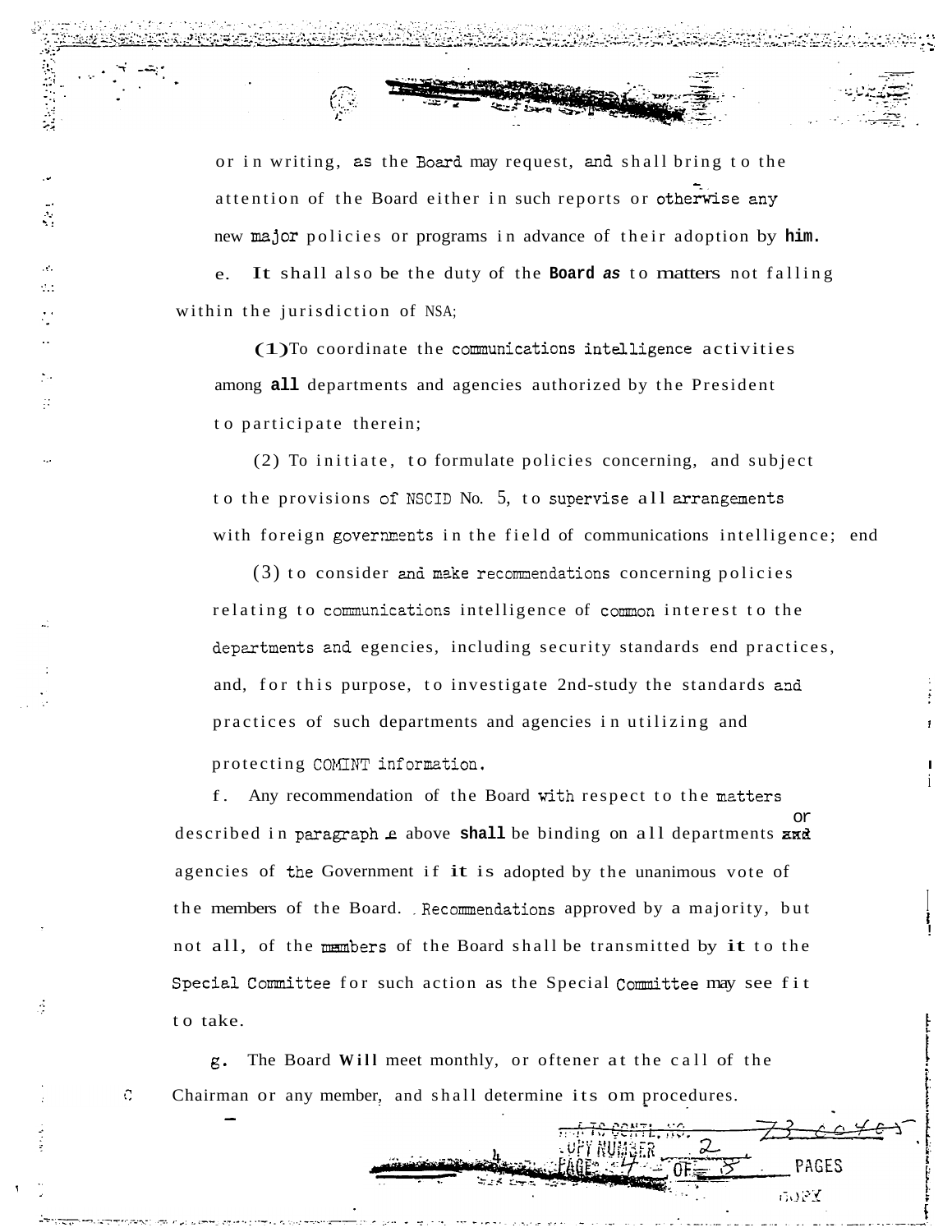This directive shall A directive to the Secretary of Defense.  $2.$ include the following provisions:

Subject to the specific provisions of this directive, the Secretary of Defense may delegate in whole or in part authority over the Director of NSA within his department as he sees fit.

The COMINT mission of the National Security Agency (NSA) shall  $\mathbf{b}$ . be to provide an effective, unified organization and control of the communications intelligence activities of the United States conducted against foreign governments, to provide for integrated operational policies and procedures pertaining thereto. As used in this directive, the terms "communications intelligence" or "COMINT" shall be construed to mean all procedures and methods used in the interception of communications other than foreign press and propaganda broadsasts and the obtaining of information from such communications by other than the intended recipients,\* but shall exclude censorship end the production and dissemination of finished intelligence.

c. NSA shall be administered by a Director, designated by the Secretary of Defense after consultation with the Joint Chiefs of Staff, who shall serve for a minimum term of  $\frac{1}{4}$  years and who shall be eligible for reappointment. The Director shall be a career commissioned officer of the armed services on active or reactivated status, and shall enjoy at least 3-star rank during the period of his incumbancy.

Under the Secretary of Defense, and in accordance with approved  $\mathbf{d}$ . policies of USCIB, the Director of NSA shall be responsible for accomplishing

\* See Public Law 513 -- 81st Congress 1950. 5 PAGI C٤ والمستنقذ فأستحص والمرادي والمرادي والمترادي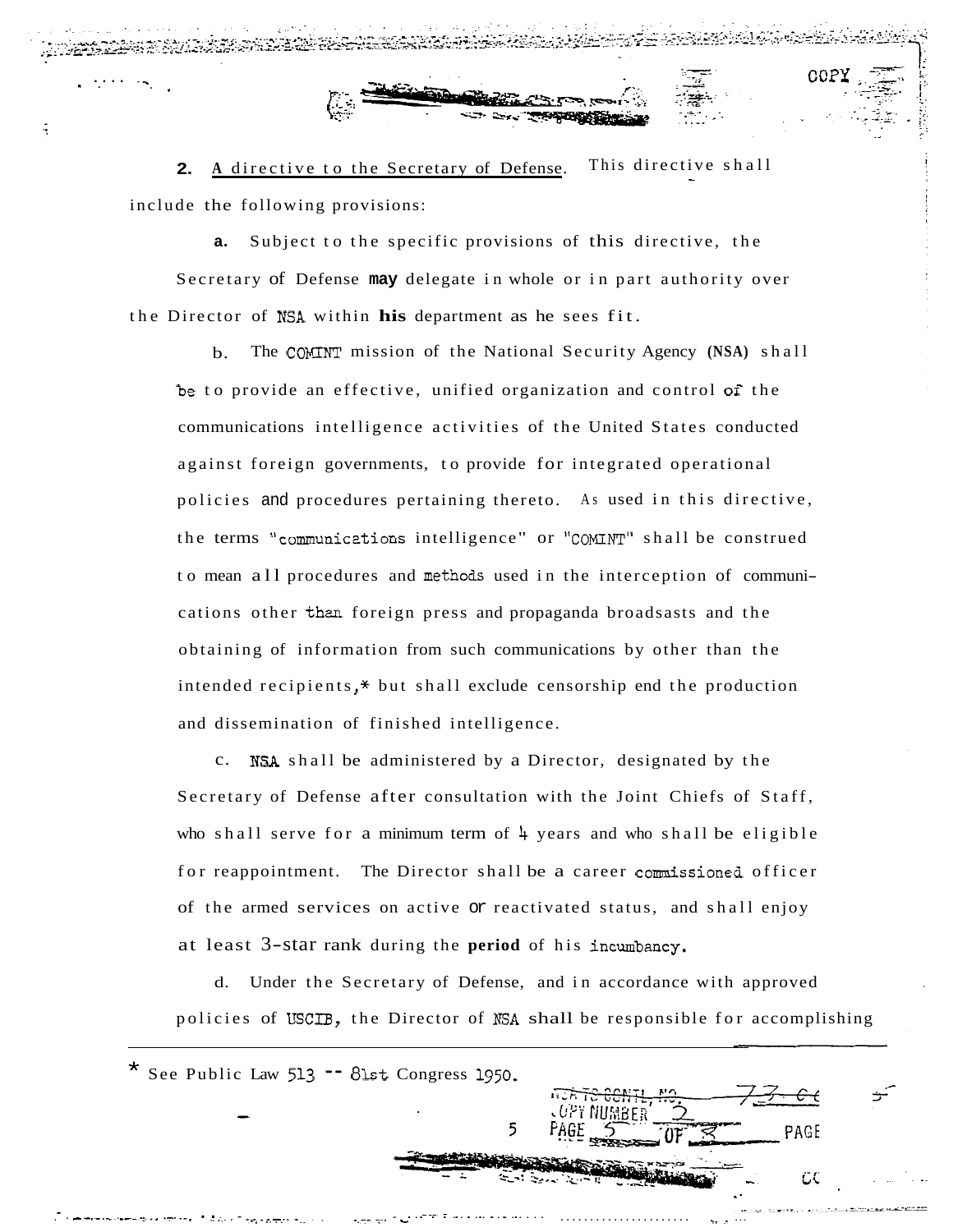the mission of NSA. For this purpose all COMINT collection and production resources of the United States are placed under his operational and technical control. When action by the Chiefs of the operating agencies of the Services or civilian departments or agencies is required, the Director shall normally issue instructions pertaining to COMINT operations through them. However, due to the unique technical character of COMINT operations, the Director is authorized to issue direct to any operating elements under his operationzl control task assignments and pertinent instructions which are within the capacity of such elements to accomplish. He shall also have direct access to, and direct communication with, any elements of the Service or civilian COMINT agencies on any other matters of operationzl and technical control as may be necessary, and he is authorized to obtain such information and intelligence material from them as he may require. All instructions issued by the Director under the authority provided in this paragraph shall be mandatory, subject only to appeal to the Secretary of Defense by the Chief of Service or head of civilian department or agency concerned.

e. Specific responsibilities of the Director of NSA include the following:

(1) Formulating necessary operational plans and policies for the conduct of the **U.S.** COMINT activities.

(2) Conducting COMINT activities, including reeearch and development, as required to meet the needs of the departments and agencies which are authorized to receive the products of COMINT.

∪OPY NUMBER

PAGES

لأكملك

 $\sim$ 

 $\ddot{\phantom{a}}$ 

 $\mathcal{L}_{\mathcal{F}}$ 

 $\frac{1}{2}$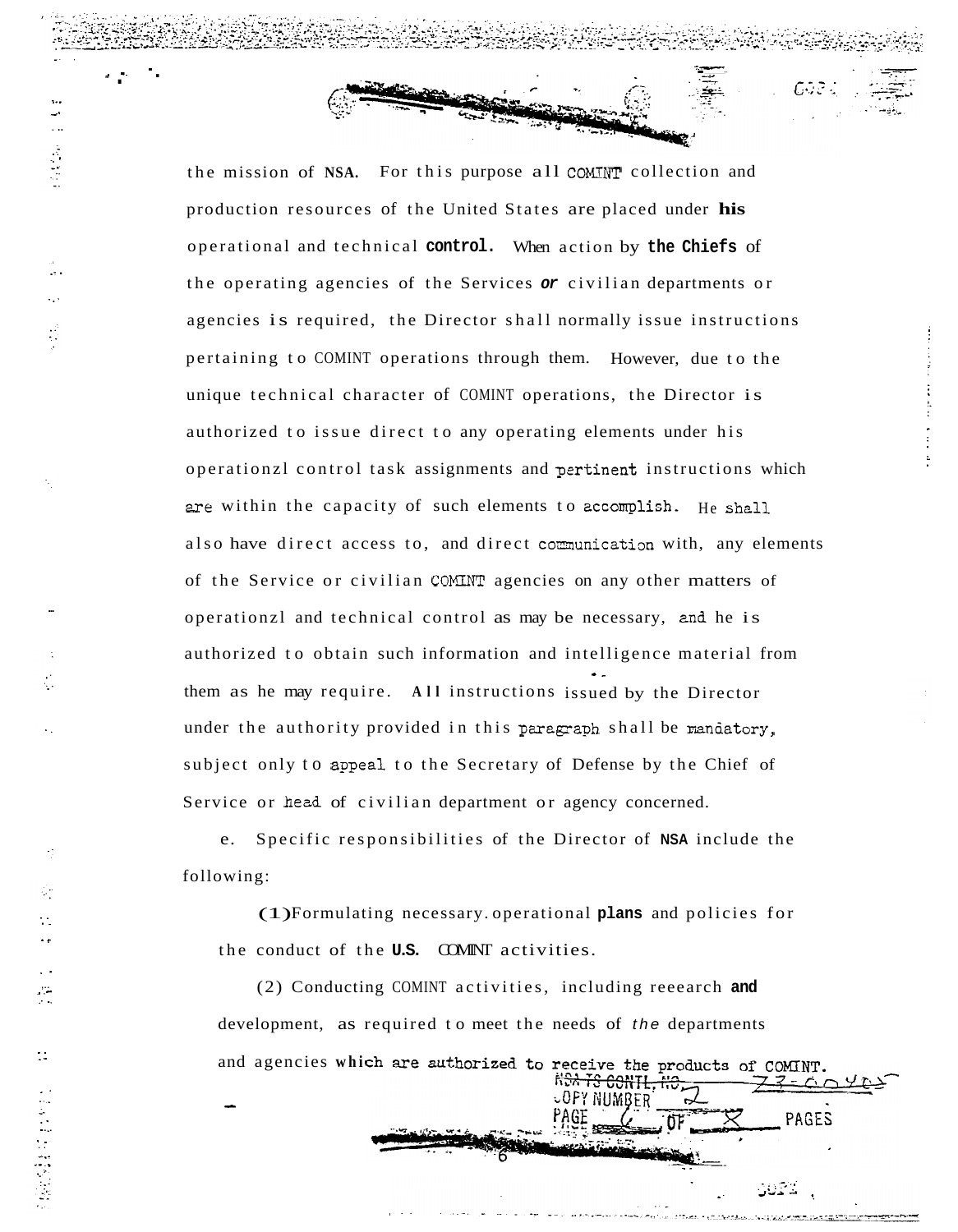$(3)$  Determining; and submitting to appropriate authorities. requirements for logistic support for the conduct of COMINT activities, together Kith specific recommendations as to what each of the responsible departments and agencies of the Government should supply.

 $\mathbb{C}$  :

**Tu File William** 

COPY

(4) Within NSA's field of authorized operations prescribing requisite security regulations covering operating practices, including the transmission, handling and distribution of COMINT material within and among the COMINT elements under his operational or technical contro; and exercising the necessary monitoring and supervisory control, including inspections if necessary, to ensure compliance with the regulations.

 $(5)$  Subject to the authorities granted the Director of Central Intelligence under NSCID No. 5, conducting all liaison on COMINT matters with foreign governmental communications intelligence agencies.

 $f<sub>1</sub>$ To the extent he deems feasible and in consonance with the aims of maximum over-all efficiency, economy, and effectiveness, the Director shall centralize or consolidate the performance of COMINT functions for which he is responsible. It is recognized that in certain circumstances elements of the Armed Forces and other agencies being served will require close COMINT support. Where necessary for this close support, direct operational control of specified COMINT facilities and resources will be delegated by the Director, during such periods and for such tasks as a re determined by him, to military commanders 'or to the Chiefs of other agencies supporte ے۔

OPY NUMBER

PAGES

COPY